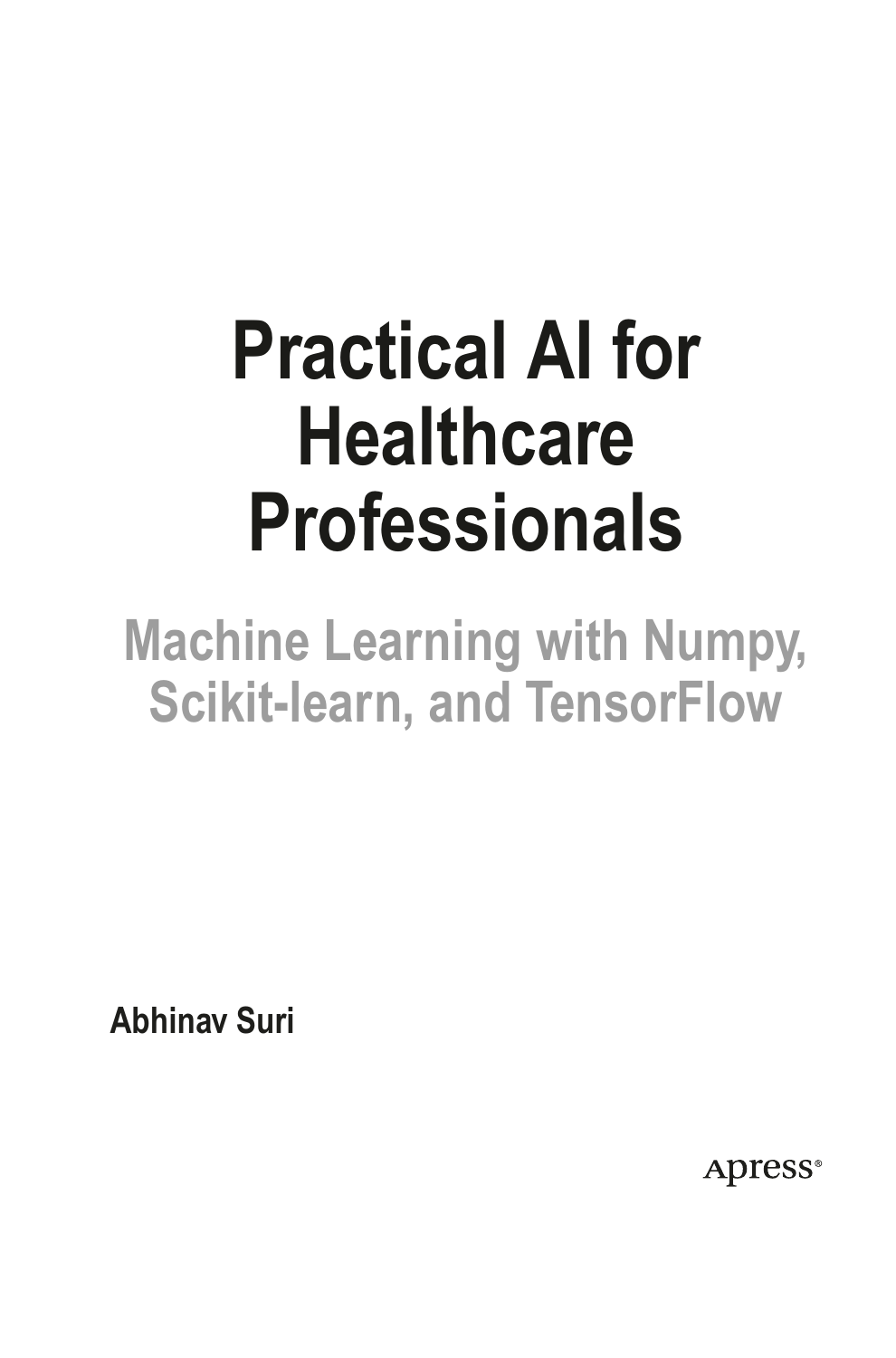#### *Practical AI for Healthcare Professionals: Machine Learning with Numpy, Scikit-learn, and TensorFlow*

Abhinav Suri San Antonio, TX, USA

#### ISBN-13 (pbk): 978-1-4842-7779-9 ISBN-13 (electronic): 978-1-4842-7780-5 <https://doi.org/10.1007/978-1-4842-7780-5>

#### Copyright © 2022 by Abhinav Suri

This work is subject to copyright. All rights are reserved by the Publisher, whether the whole or part of the material is concerned, specifically the rights of translation, reprinting, reuse of illustrations, recitation, broadcasting, reproduction on microfilms or in any other physical way, and transmission or information storage and retrieval, electronic adaptation, computer software, or by similar or dissimilar methodology now known or hereafter developed.

Trademarked names, logos, and images may appear in this book. Rather than use a trademark symbol with every occurrence of a trademarked name, logo, or image we use the names, logos, and images only in an editorial fashion and to the benefit of the trademark owner, with no intention of infringement of the trademark.

The use in this publication of trade names, trademarks, service marks, and similar terms, even if they are not identified as such, is not to be taken as an expression of opinion as to whether or not they are subject to proprietary rights.

While the advice and information in this book are believed to be true and accurate at the date of publication, neither the authors nor the editors nor the publisher can accept any legal responsibility for any errors or omissions that may be made. The publisher makes no warranty, express or implied, with respect to the material contained herein.

Managing Director, Apress Media LLC: Welmoed Spahr Acquisitions Editor: Aaron Black Development Editor: James Markham Coordinating Editor: Jessica Vakili

Distributed to the book trade worldwide by Springer Science+Business Media New York, 233 Spring Street, 6th Floor, New York, NY 10013. Phone 1-800-SPRINGER, fax (201) 348-4505, e-mail orders-ny@springer-sbm.com, or visit www.springeronline.com. Apress Media, LLC is a California LLC and the sole member (owner) is Springer Science + Business Media Finance Inc (SSBM Finance Inc). SSBM Finance Inc is a **Delaware** corporation.

For information on translations, please e-mail booktranslations@springernature.com; for reprint, paperback, or audio rights, please e-mail bookpermissions@springernature.com.

Apress titles may be purchased in bulk for academic, corporate, or promotional use. eBook versions and licenses are also available for most titles. For more information, reference our Print and eBook Bulk Sales web page at http://www.apress.com/bulk-sales.

Any source code or other supplementary material referenced by the author in this book is available to readers on GitHub via the book's product page, located at www.apress.com/ 978-1-4842-7779-9. For more detailed information, please visit http://www.apress.com/ source-code.

Printed on acid-free paper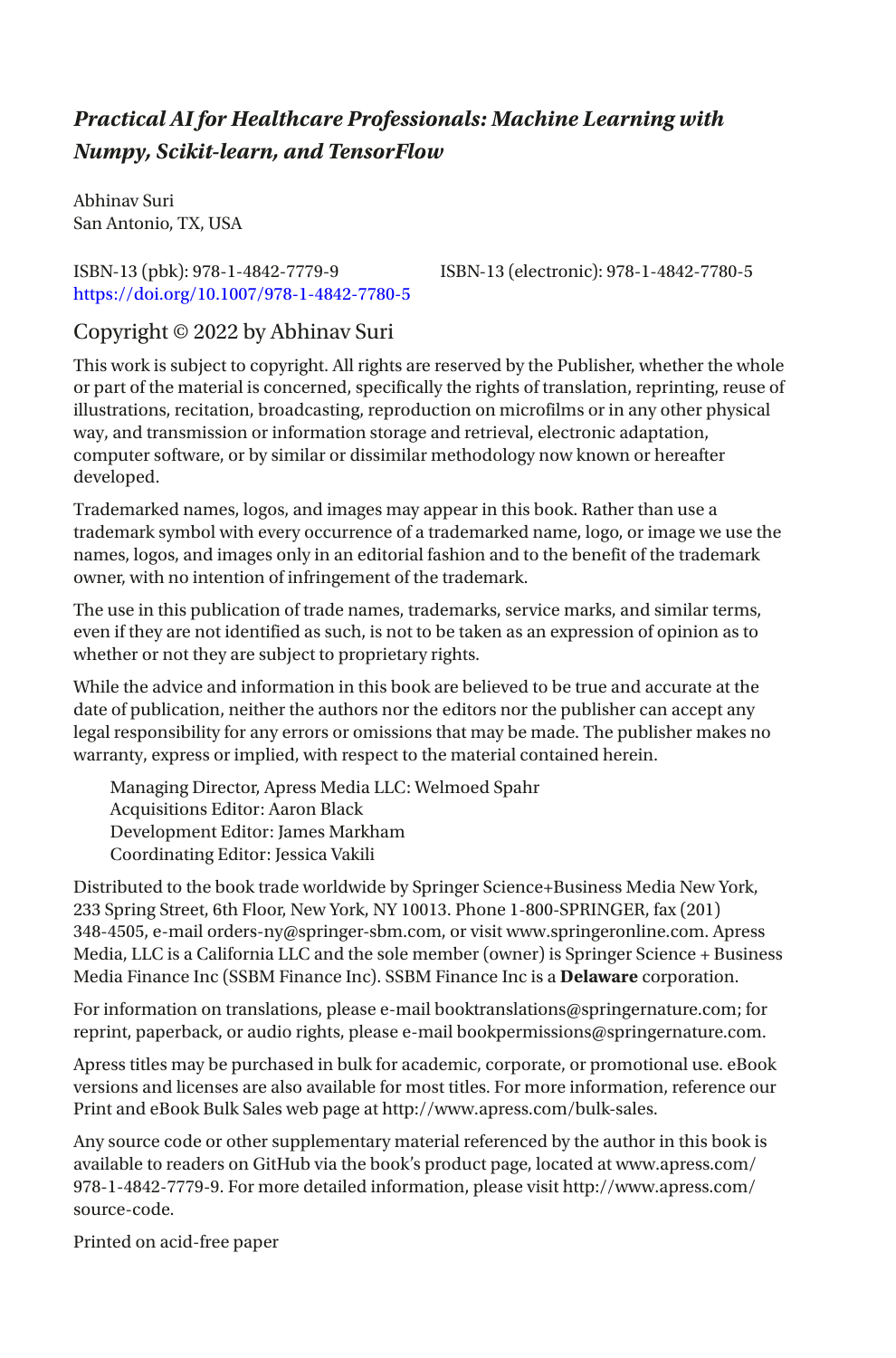*This book is dedicated to all the mentors and friends who have given me support throughout my education and beyond. A special thank you goes to my parents, whom I cannot thank enough for encouraging me and helping me down this path. Sic Itur Ad Astra.*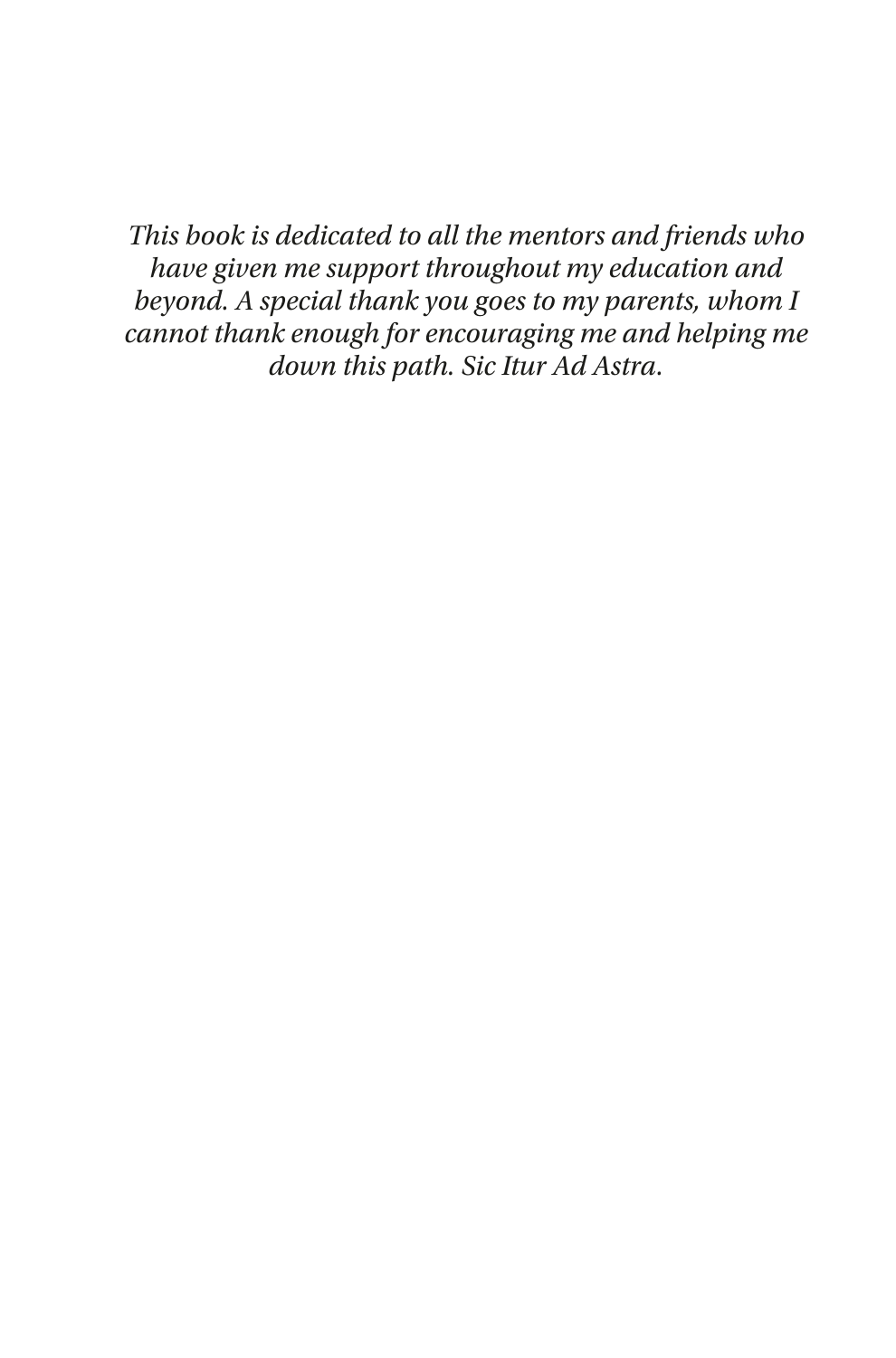## **Table of Contents**

| Chapter 1: Introduction to AI and Its Use Cases1               |  |
|----------------------------------------------------------------|--|
|                                                                |  |
| Al, ML, Deep Learning, Big Data: What Do the Buzzwords Mean? 3 |  |
|                                                                |  |
|                                                                |  |
|                                                                |  |
|                                                                |  |
|                                                                |  |
|                                                                |  |
|                                                                |  |
|                                                                |  |
|                                                                |  |
|                                                                |  |
|                                                                |  |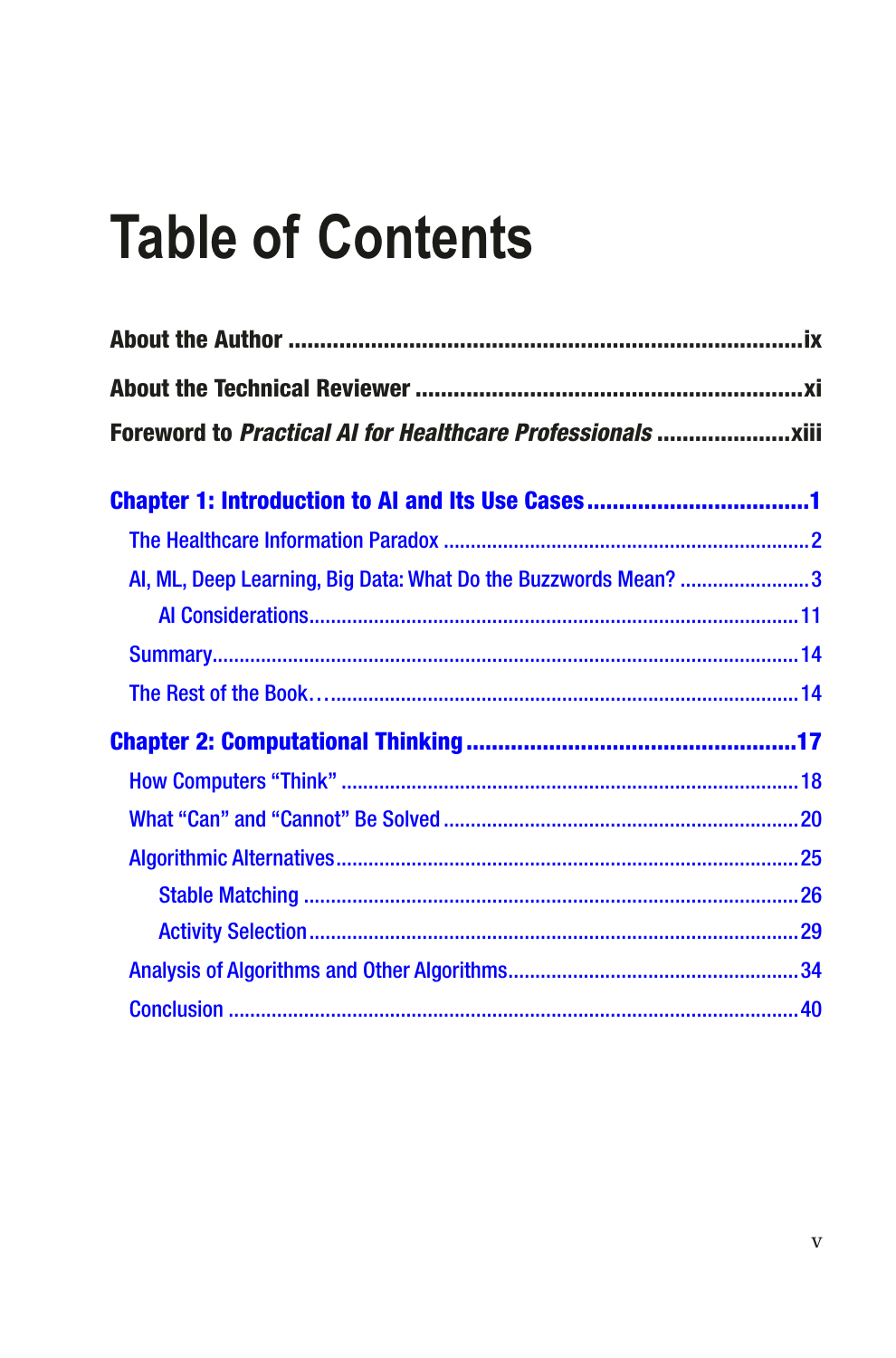#### TABLE OF CONTENTS

| Variables, Methods/Functions, String Operations, Print String        |  |
|----------------------------------------------------------------------|--|
|                                                                      |  |
|                                                                      |  |
|                                                                      |  |
|                                                                      |  |
|                                                                      |  |
| <b>Chapter 4: A Brief Tour of Machine Learning Algorithms 79</b>     |  |
|                                                                      |  |
|                                                                      |  |
|                                                                      |  |
|                                                                      |  |
| LASSO, Ridge, and Elastic Net for Regression, the Bias-Variance      |  |
|                                                                      |  |
|                                                                      |  |
|                                                                      |  |
|                                                                      |  |
|                                                                      |  |
| Tree-Based Ensemble Methods: Bagging, Random Forest, and XGBoost 101 |  |
|                                                                      |  |
|                                                                      |  |
|                                                                      |  |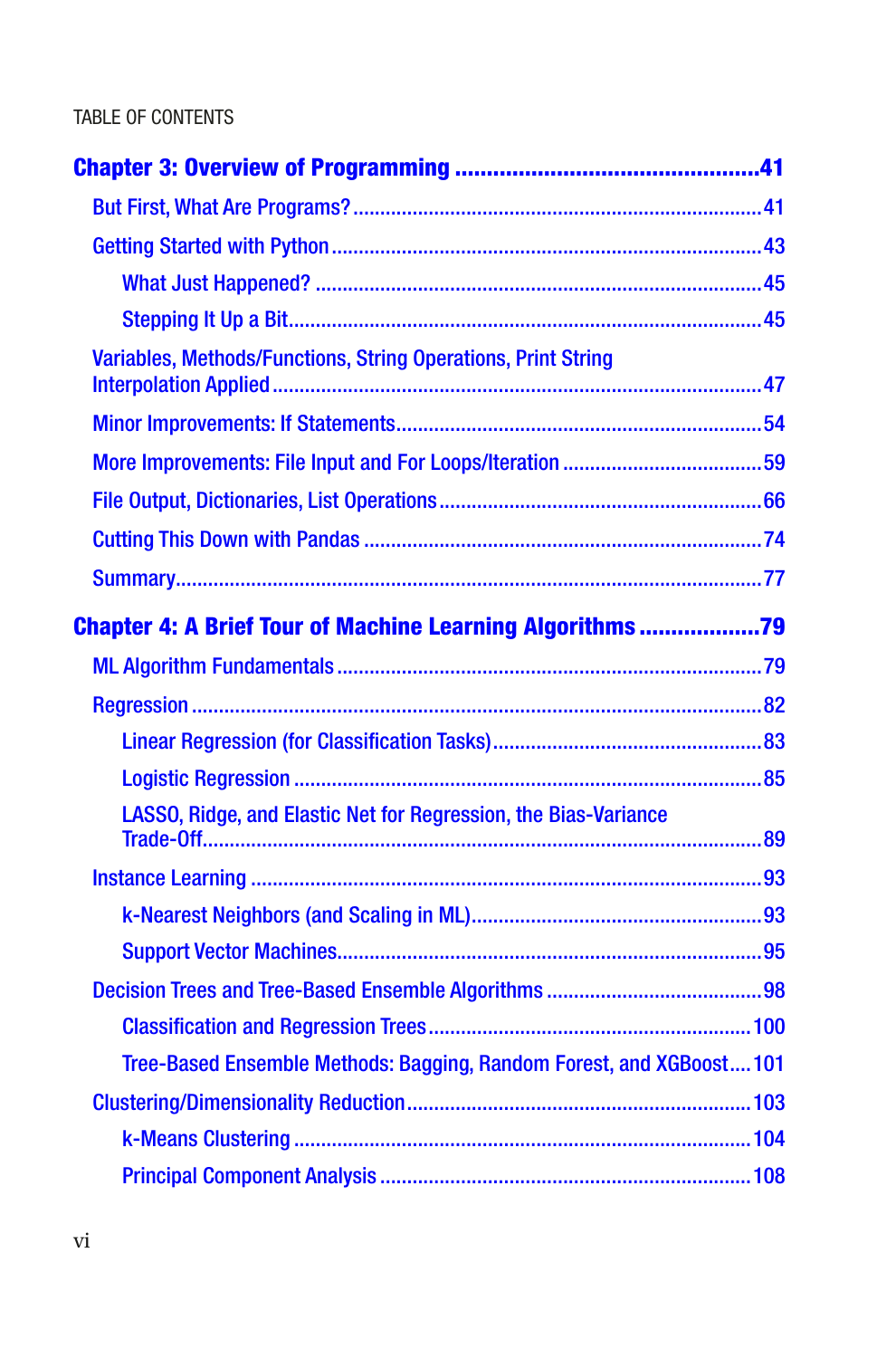| Other Networks (RCNNs, LSTMs/RNNs, GANs) and Tasks<br>(Image Segmentation, Key Point Detection, Image Generation)  120 |  |
|------------------------------------------------------------------------------------------------------------------------|--|
|                                                                                                                        |  |
|                                                                                                                        |  |
|                                                                                                                        |  |
|                                                                                                                        |  |
| <b>Chapter 5: Project #1 Machine Learning for Predicting</b>                                                           |  |
|                                                                                                                        |  |
|                                                                                                                        |  |
|                                                                                                                        |  |
|                                                                                                                        |  |
|                                                                                                                        |  |
|                                                                                                                        |  |
|                                                                                                                        |  |
|                                                                                                                        |  |
|                                                                                                                        |  |
|                                                                                                                        |  |
|                                                                                                                        |  |
|                                                                                                                        |  |
|                                                                                                                        |  |
|                                                                                                                        |  |
|                                                                                                                        |  |
|                                                                                                                        |  |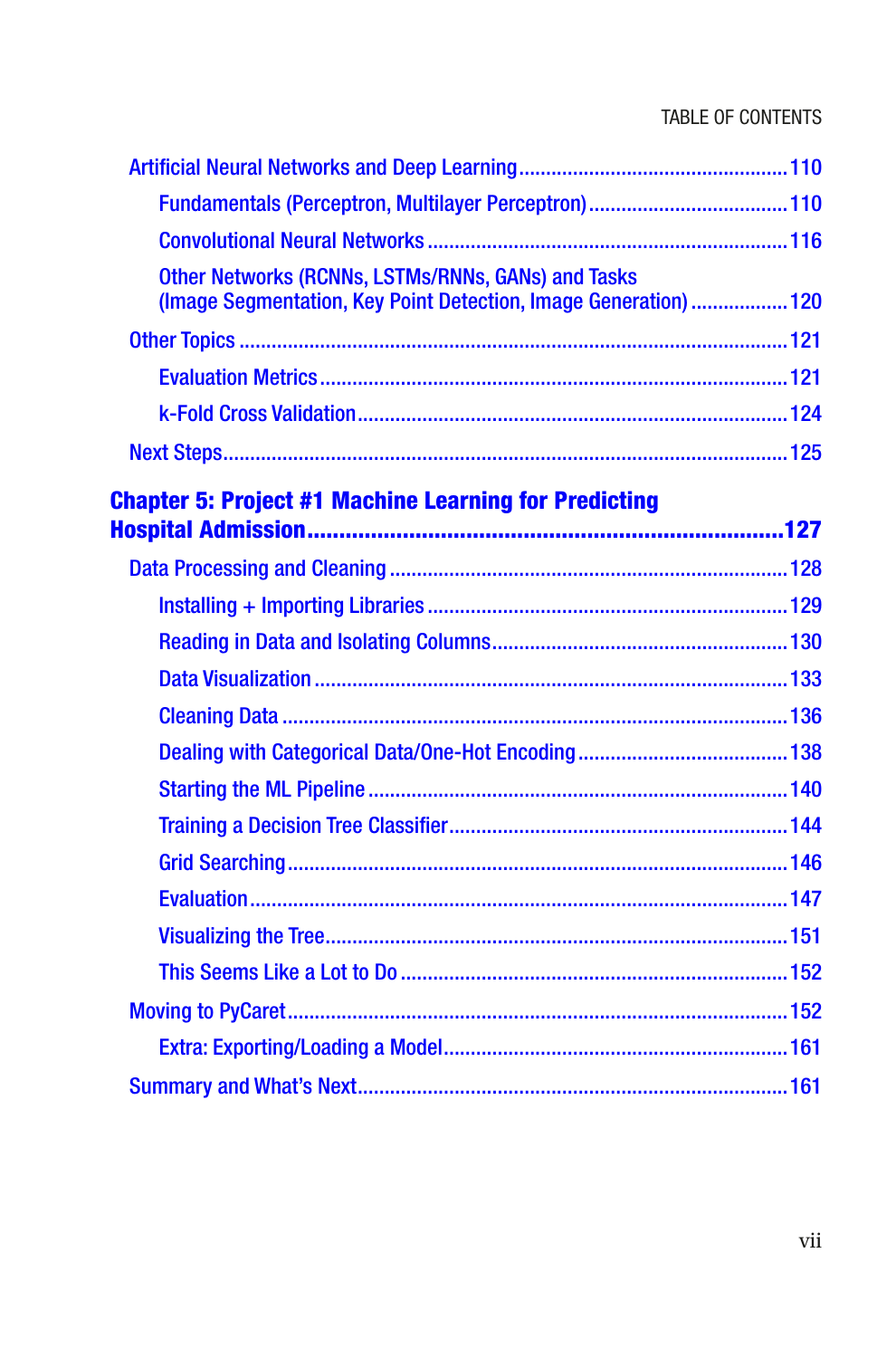#### TABLE OF CONTENTS

| <b>Chapter 6: Project #2 CNNs and Pneumonia Detection from</b>      |  |
|---------------------------------------------------------------------|--|
|                                                                     |  |
|                                                                     |  |
|                                                                     |  |
|                                                                     |  |
|                                                                     |  |
|                                                                     |  |
| <b>Callbacks: TensorBoard, Early Stopping, Model Checkpointing,</b> |  |
|                                                                     |  |
| <b>Your Second Convolutional Neural Network: Transfer Learning</b>  |  |
|                                                                     |  |
|                                                                     |  |
|                                                                     |  |
|                                                                     |  |
|                                                                     |  |
|                                                                     |  |
|                                                                     |  |
|                                                                     |  |
|                                                                     |  |
|                                                                     |  |
|                                                                     |  |
|                                                                     |  |
|                                                                     |  |
|                                                                     |  |
|                                                                     |  |

viii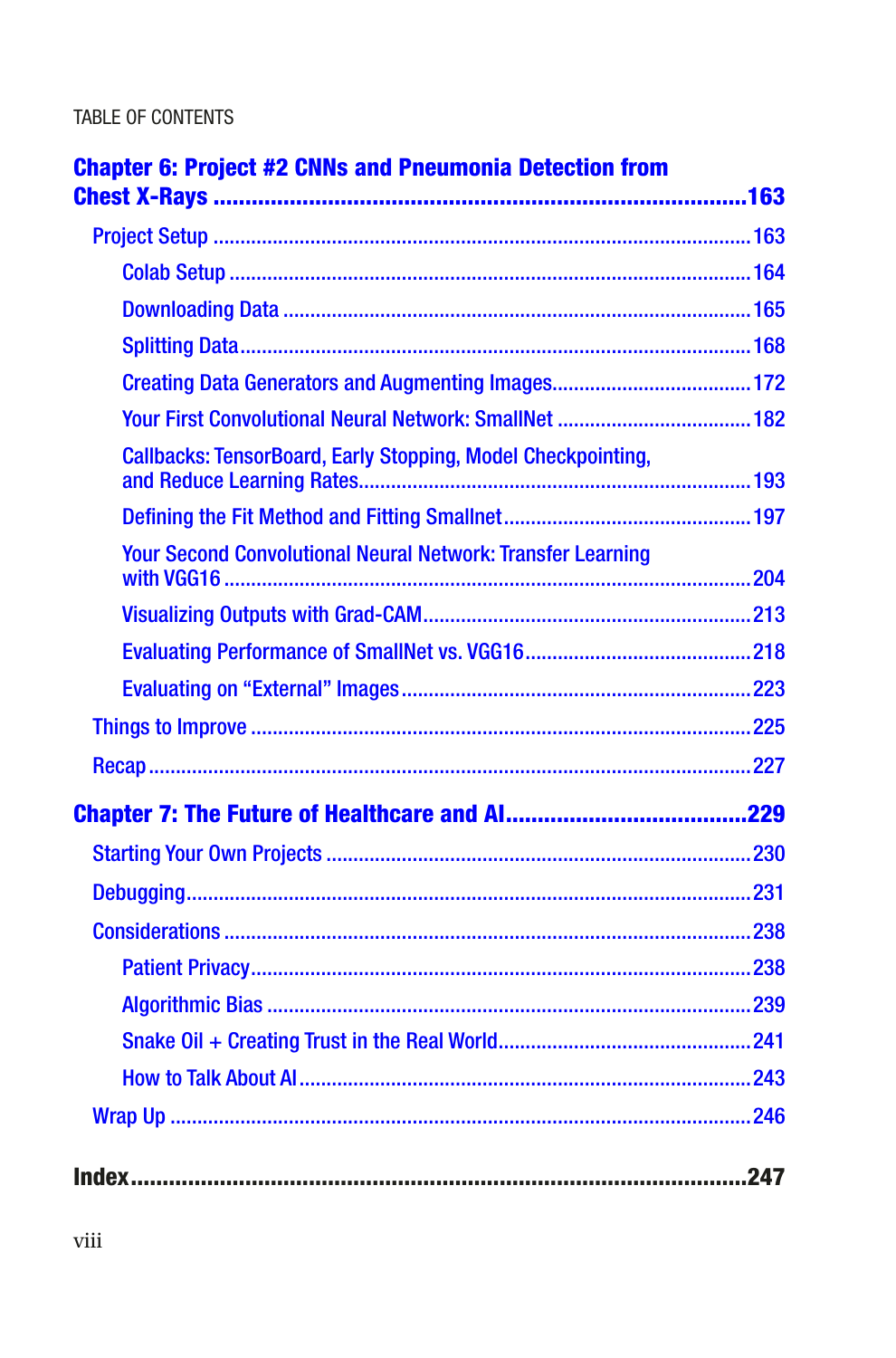## **About the Author**

**Abhinav Suri** is a current medical student at the UCLA David Geffen School of Medicine. He completed his undergraduate degree at the University of Pennsylvania with majors in Computer Science and Biology. He also completed a master's degree in Public Health (MPH in Epidemiology) at Columbia University Mailman School of Public Health. Abhi has been dedicated to exploring the intersection between computer science and medicine. As an undergraduate, he carried out and directed research on deep learning algorithms for the automated detection of vertebral deformities and the detection of genetic factors that increase risk of COPD. His public health research focused on opioid usage trends in NY State and the development/utilization of geospatial dashboards for monitoring demographic disease trends in the COVID-19 pandemic.

Outside of classes and research, Abhi is an avid programmer and has made applications that address healthcare worker access in Tanzania, aid the discovery process for anti-wage theft cases, and facilitate access to arts classes in underfunded school districts. He also developed (and currently maintains) a popular open source repository, Flask Base, which has over 2,000 stars on GitHub. He also enjoys teaching (lectured a course on JavaScript) and writing. So far, his authored articles and videos have reached over 200,000 people across a variety of platforms.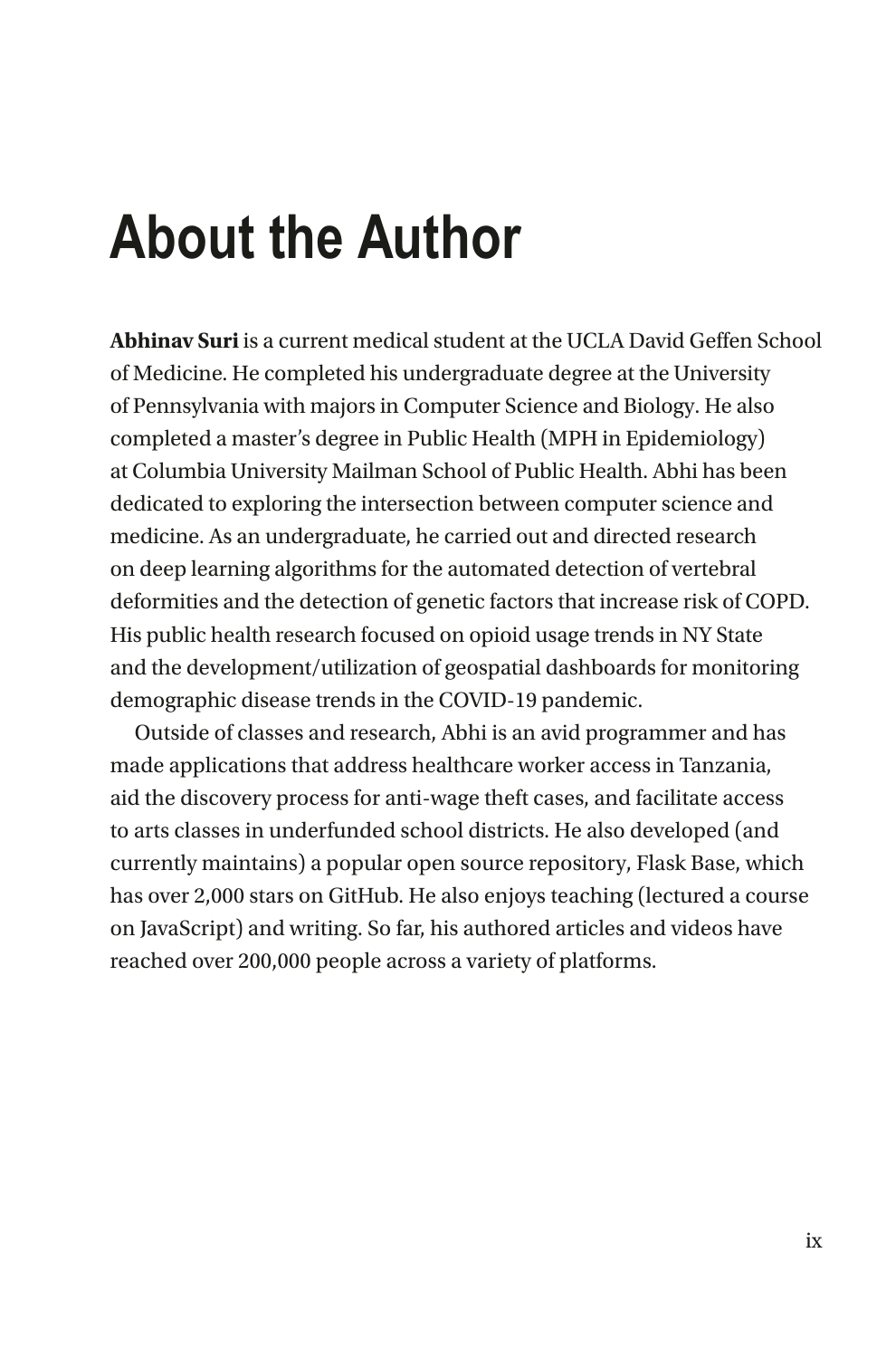## **About the Technical Reviewer**

**Vishwesh Ravi Shrimali** graduated in 2018 from BITS Pilani, where he studied mechanical engineering. Since then, he has worked with BigVision LLC on deep learning and computer vision and was involved in creating official OpenCV AI courses. Currently, he is working at Mercedes Benz Research and Development India Pvt. Ltd. He has a keen interest in programming and AI and has applied that interest in mechanical engineering projects. He has also written multiple blogs on OpenCV and deep learning on LearnOpenCV, a leading blog on computer vision. He has also coauthored *Machine Learning for OpenCV 4* (Second Edition) by Packt. When he is not writing blogs or working on projects, he likes to go on long walks or play his acoustic guitar.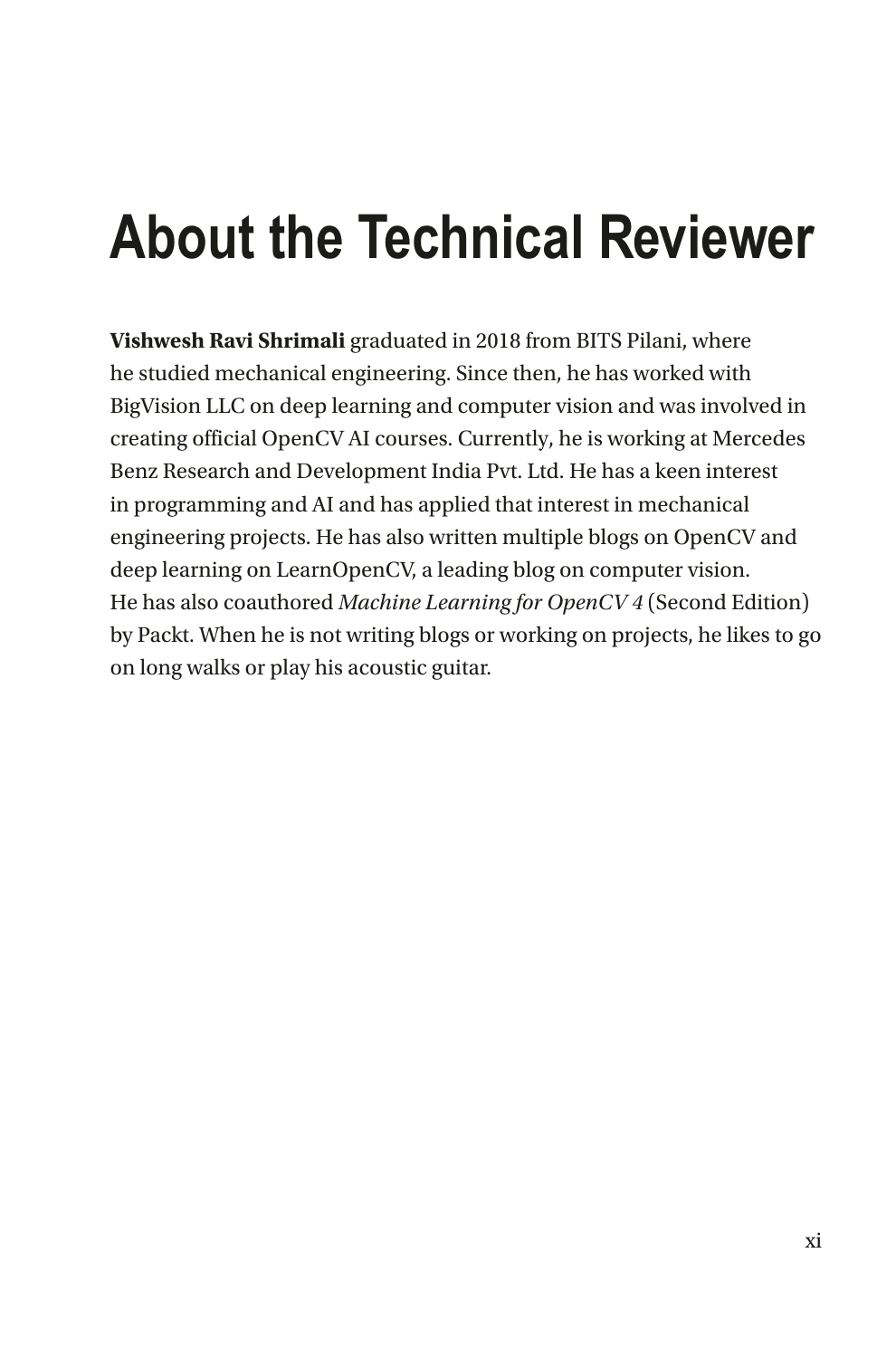### **Foreword to** *Practical AI for Healthcare Professionals*

Over the years ahead, artificial intelligence (AI) will play an ever-increasing and ultimately a transformative role for medicine's future. Nearly every week, we are seeing peer-reviewed studies that demonstrate the potential of deep neural networks for improving the accuracy of interpretation of medical images, from scans to slides to skin abnormalities to real-time machine vision pickup of colon polyps during endoscopy. Beyond medical images, algorithms are getting validated for patients, capturing their own data, coupled with algorithmic assistance, to facilitate the diagnosis of heart rhythm abnormalities, urinary tract infections, ear infections in children, and many other common reasons that would require a visit to a doctor. This early phase of medical AI will inevitably progress with validation via prospective and randomized clinical trials that are sorely lacking at this juncture. As Antonio de Leva wrote in *The Lancet*, "Machines will not replace physicians, but physicians using AI will soon replace those not using it."

But how will physicians get up to speed and learn about this field, which has undergone so much rapid change in the past decade owing to the subtype of AI known as deep learning (DL)? In this new book, Abhinav Suri, a medical student at UCLA, has provided an outstanding primer for uninitiated clinicians. Abhinav has the perfect background for this: a double degree in computer science and biology from Penn, an MPH degree from Columbia, and additional experience leading medical scan AI research at the Perelman School of Medicine. In just seven chapters, he succinctly lays out the basics and delineates the limits and potential flaws